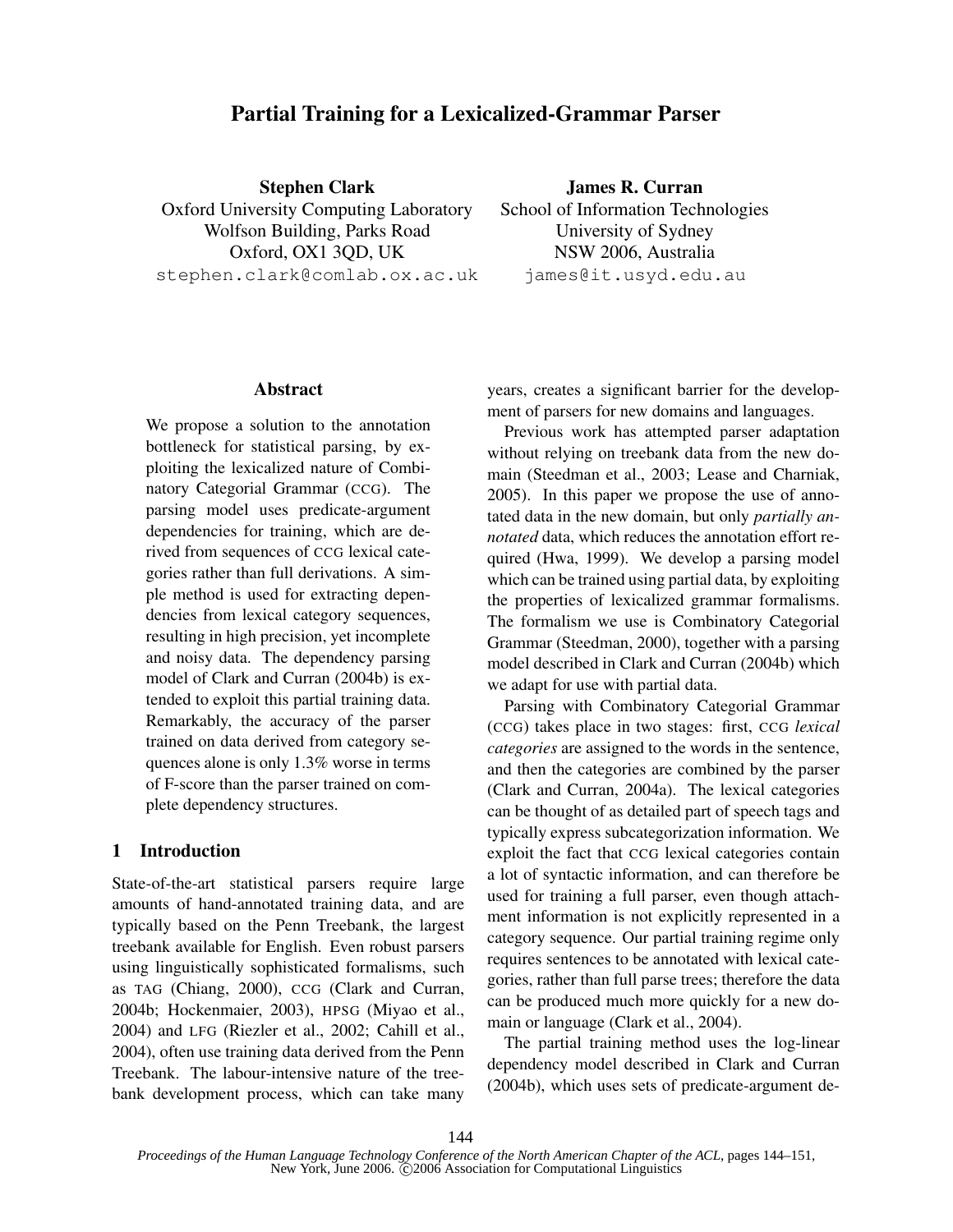pendencies, rather than derivations, for training. Our novel idea is that, since there is so much information in the lexical category sequence, most of the correct dependencies can be easily inferred from the categories alone. More specifically, for a given sentence and lexical category sequence, we train on those predicate-argument dependencies which occur in  $k\%$  of the derivations licenced by the lexical categories. By setting the  $k$  parameter high, we can produce a set of high precision dependencies for training. A similar idea is proposed by Carroll and Briscoe (2002) for producing high precision data for lexical acquisition.

Using this procedure we are able to produce dependency data with over 99% precision and, remarkably, up to 86% recall, when compared against the complete gold-standard dependency data. The high recall figure results from the significant amount of syntactic information in the lexical categories, which reduces the ambiguity in the possible dependency structures. Since the recall is not 100%, we require a log-linear training method which works with partial data. Riezler et al. (2002) describe a partial training method for a log-linear LFG parsing model in which the "correct" LFG derivations for a sentence are those consistent with the less detailed gold standard derivation from the Penn Treebank. We use a similar method here by treating a CCG derivation as correct if it is *consistent* with the highprecision partial dependency structure. Section 3 explains what we mean by consistency in this context.

Surprisingly, the accuracy of the parser trained on partial data approaches that of the parser trained on full data: our best partial-data model is only 1.3% worse in terms of dependency F-score than the fulldata model, despite the fact that the partial data does not contain any explicit attachment information.

#### 2 The CCG Parsing Model

Clark and Curran (2004b) describes two log-linear parsing models for CCG: a normal-form derivation model and a dependency model. In this paper we use the dependency model, which requires sets of predicate-argument dependencies for training.<sup>1</sup>

The predicate-argument dependencies are represented as 5-tuples:  $\langle h_f, f, s, h_a, l \rangle$ , where  $h_f$  is the lexical item of the lexical category expressing the dependency relation;  $f$  is the lexical category;  $s$  is the argument slot;  $h_a$  is the head word of the argument; and l encodes whether the dependency is non-local. For example, the dependency encoding company as the object of bought (as in IBM bought the company) is represented as follows:

$$
\langle \text{bought}_2, (S \backslash NP_1) / NP_2, 2, \text{company}_4, - \rangle \quad (1)
$$

CCG dependency structures are sets of predicateargument dependencies. We define the probability of a dependency structure as the sum of the probabilities of all those derivations leading to that structure (Clark and Curran, 2004b). "Spurious ambiguity" in CCG means that there can be more than one derivation leading to any one dependency structure. Thus, the probability of a dependency structure,  $\pi$ , given a sentence, S, is defined as follows:

$$
P(\pi|S) = \sum_{d \in \Delta(\pi)} P(d, \pi|S)
$$
 (2)

where  $\Delta(\pi)$  is the set of derivations which lead to  $\pi$ .

The probability of a  $\langle d, \pi \rangle$  pair,  $\omega$ , conditional on a sentence  $S$ , is defined using a log-linear form:

$$
P(\omega|S) = \frac{1}{Z_S} e^{\lambda \cdot \boldsymbol{f}(\omega)} \tag{3}
$$

where  $\lambda$ ,  $f(\omega) = \sum_i \lambda_i f_i(\omega)$ . The function  $f_i$  is the integer-valued frequency function of the ith feature;  $\lambda_i$  is the weight of the *i*th feature; and  $Z_S$  is a normalising constant.

Clark and Curran (2004b) describes the training procedure for the dependency model, which uses a discriminative estimation method by maximising the conditional likelihood of the model given the data (Riezler et al., 2002). The optimisation of the objective function is performed using the limited-memory BFGS numerical optimisation algorithm (Nocedal and Wright, 1999; Malouf, 2002), which requires calculation of the objective function and the gradient of the objective function at each iteration.

The objective function is defined below, where  $L(\Lambda)$  is the likelihood and  $G(\Lambda)$  is a Gaussian prior term for smoothing.

Hockenmaier and Steedman (2002) describe a generative model of normal-form derivations; one possibility for training this model on partial data, which has not been explored, is to use the EM algorithm (Pereira and Schabes, 1992).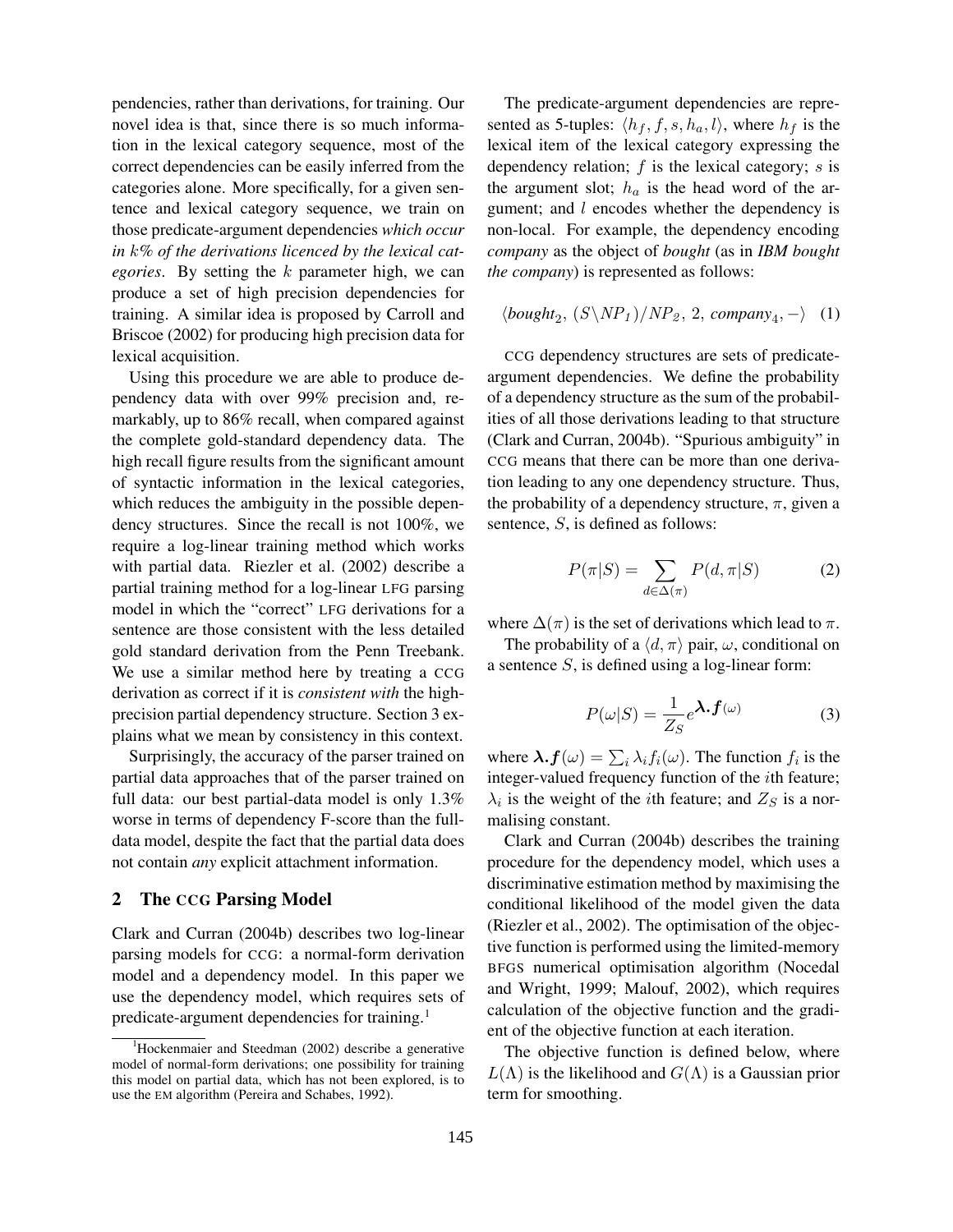He anticipates  
\n
$$
\frac{\text{aroticipates}}{NP} \frac{\text{growth}}{(S[dcl]\setminus NP)/NP} \frac{\text{for}}{NP} \frac{\text{the}}{(NP\setminus NP)/NP} \frac{\text{auto}}{NP[nb]/N} \frac{\text{maker}}{N/N}
$$

Figure 1: Example sentence with CCG lexical categories

$$
L'(\Lambda) = L(\Lambda) - G(\Lambda)
$$
\n
$$
= \sum_{j=1}^{m} \log \sum_{d \in \Delta(\pi_j)} e^{\lambda \cdot f(d, \pi_j)} - \sum_{j=1}^{m} \log \sum_{\omega \in \rho(S_j)} e^{\lambda \cdot f(\omega)} - \sum_{i=1}^{n} \frac{\lambda_i^2}{2\sigma^2}
$$
\n(4)

 $S_1, \ldots, S_m$  are the sentences in the training data;  $\pi_1, \ldots, \pi_m$  are the corresponding gold-standard dependency structures;  $\rho(S)$  is the set of possible  $\langle$  derivation, dependency-structure $\rangle$  pairs for S;  $\sigma$  is a smoothing parameter; and  $n$  is the number of features. The components of the gradient vector are:

$$
\frac{\partial L'(\Lambda)}{\partial \lambda_i} = \sum_{j=1}^m \sum_{d \in \Delta(\pi_j)} \frac{e^{\lambda \cdot f(d, \pi_j)} f_i(d, \pi_j)}{\sum_{d \in \Delta(\pi_j)} e^{\lambda \cdot f(d, \pi_j)}} \tag{5}
$$

$$
- \sum_{j=1}^m \sum_{\omega \in \rho(S_j)} \frac{e^{\lambda \cdot f(\omega)} f_i(\omega)}{\sum_{\omega \in \rho(S_j)} e^{\lambda \cdot f(\omega)}} - \frac{\lambda_i}{\sigma^2}
$$

The first two terms of the gradient are expectations of feature  $f_i$ : the first expectation is over all derivations leading to each gold-standard dependency structure, and the second is over all derivations for each sentence in the training data. The estimation process attempts to make the expectations in (5) equal (ignoring the Gaussian prior term). Another way to think of the estimation process is that it attempts to put as much mass as possible on the derivations leading to the gold-standard structures (Riezler et al., 2002).

Calculation of the feature expectations requires summing over all derivations for a sentence, and summing over all derivations leading to a goldstandard dependency structure. Clark and Curran (2003) shows how the sum over the complete derivation space can be performed efficiently using a packed chart and the inside-outside algorithm, and Clark and Curran (2004b) extends this method to sum over all derivations leading to a gold-standard dependency structure.

# 3 Partial Training

The partial data we use for training the dependency model is derived from CCG lexical category sequences only. Figure 1 gives an example sentence adapted from CCGbank (Hockenmaier, 2003) together with its lexical category sequence. Note that, although the attachment of the prepositional phrase to the noun phrase is not explicitly represented, it can be inferred in this example because the lexical category assigned to the preposition has to combine with a noun phrase to the left, and in this example there is only one possibility. One of the key insights in this paper is that the significant amount of syntactic information in CCG lexical categories allows us to infer attachment information in many cases.

The procedure we use for extracting dependencies from a sequence of lexical categories is to return all those dependencies which occur in  $k\%$  of the derivations licenced by the categories. By giving the  $k$  parameter a high value, we can extract sets of dependencies with very high precision; in fact, assuming that the correct lexical category sequence licences the correct derivation, setting  $k$  to 100 must result in 100% precision, since any dependency which occurs in every derivation must occur in the correct derivation. Of course the recall is not guaranteed to be high; decreasing  $k$  has the effect of increasing recall, but at the cost of decreasing precision.

The training method described in Section 2 can be adapted to use the (potentially incomplete) sets of dependencies returned by our extraction procedure. In Section 2 a derivation was considered correct if it produced the complete set of gold-standard dependencies. In our partial-data version a derivation is considered correct if it produces dependencies which are consistent with the dependencies returned by our extraction procedure. We define consistency as follows: a set of dependencies  $D$  is consistent with a set  $G$  if  $G$  is a subset of  $D$ . We also say that a derivation  $d$  is consistent with dependency set  $G$  if  $G$  is a subset of the dependencies produced by  $d$ .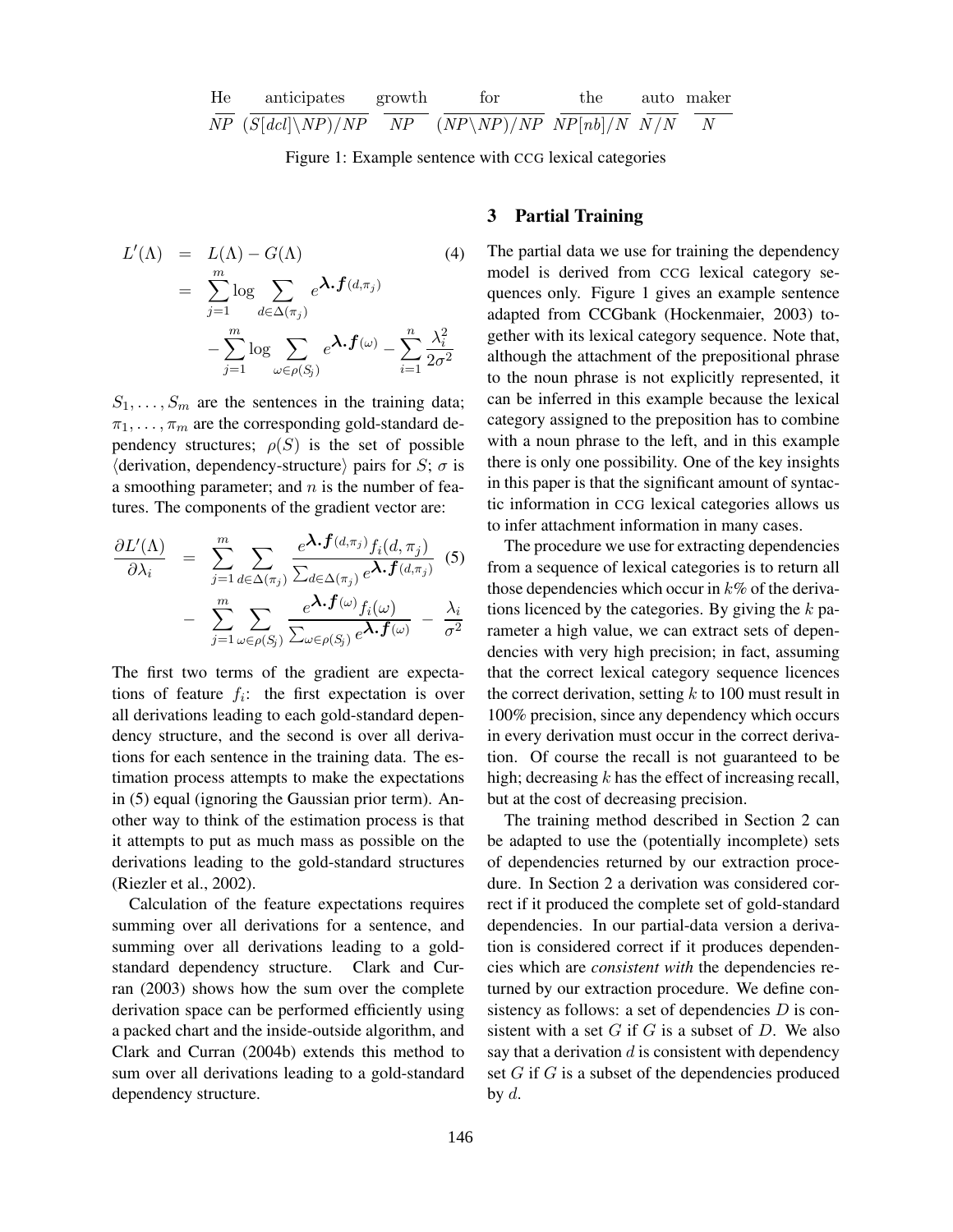This definition of "correct derivation" will introduce some noise into the training data. Noise arises from sentences where the recall of the extracted dependencies is less than 100%, since some of the derivations which are consistent with the extracted dependencies for such sentences will be incorrect. Noise also arises from sentences where the precision of the extracted dependencies is less than 100%, since for these sentences every derivation which is consistent with the extracted dependencies will be incorrect. The hope is that, if an incorrect derivation produces mostly correct dependencies, then it can still be useful for training. Section 4 shows how the precision and recall of the extracted dependencies varies with k and how this affects parsing accuracy.

The definitions of the objective function (4) and the gradient (5) for training remain the same in the partial-data case; the only differences are that  $\Delta(\pi)$ is now defined to be those derivations which are consistent with the partial dependency structure  $\pi$ , and the gold-standard dependency structures  $\pi_j$  are the partial structures extracted from the gold-standard lexical category sequences.<sup>2</sup>

Clark and Curran (2004b) gives an algorithm for finding all derivations in a packed chart which produce a particular set of dependencies. This algorithm is required for calculating the value of the objective function (4) and the first feature expectation in (5). We adapt this algorithm for finding all derivations which are consistent with a partial dependency structure. The new algorithm is shown in Figure 2.

The algorithm relies on the definition of a packed chart, which is an instance of a feature forest (Miyao and Tsujii, 2002). The idea behind a packed chart is that equivalent chart entries of the same type and in the same cell are grouped together, and back pointers to the daughters indicate how an individual entry was created. Equivalent entries form the same structures in any subsequent parsing.

A feature forest is defined in terms of disjunctive and conjunctive nodes. For a packed chart, the individual entries in a cell are conjunctive nodes, and the equivalence classes of entries are disjunctive nodes. The definition of a feature forest is as follows: A feature forest  $\Phi$  is a tuple  $\langle C, D, R, \gamma, \delta \rangle$  where:

 $\langle C, D, R, \gamma, \delta \rangle$  is a packed chart / feature forest G is a set of dependencies returned by the extraction procedure Let  $c$  be a conjunctive node Let  $d$  be a disjunctive node  $\text{deg}(c)$  is the set of dependencies on node c

$$
cdes(c) = |des(c) \cap G|
$$
  
\n
$$
dmax(c) = \sum_{d \in \delta(c)} dmax(d) + cdes(c)
$$
  
\n
$$
dmax(d) = \max\{dmax(c) | c \in \gamma(d)\}
$$
  
\n**mark** (d):  
\n
$$
\begin{array}{c}\n\text{mark } d \text{ as a correct node} \\
\text{for each } c \in \gamma(d) \\
\text{if } dmax(c) == dmax(d) \\
\text{mark } c \text{ as a correct node} \\
\text{for each } d' \in \delta(c) \\
\text{mark}(d')\n\end{array}
$$

**foreach**  $d_r \in R$  such that  $dmax(d_r) = |G|$  $mark(d_r)$ 

Figure 2: Finding nodes in derivations consistent with a partial dependency structure

- $C$  is a set of conjunctive nodes;
- $D$  is a set of disjunctive nodes;
- $R \subseteq D$  is a set of root disjunctive nodes;
- $\gamma: D \to 2^C$  is a conjunctive daughter function;
- $\delta: C \to 2^D$  is a disjunctive daughter function.

Dependencies are associated with conjunctive nodes in the feature forest. For example, if the disjunctive nodes (equivalence classes of individual entries) representing the categories NP and  $S\$  NP combine to produce a conjunctive node  $S$ , the resulting  $S$  node will have a verb-subject dependency associated with it.

In Figure 2,  $cdeps(c)$  is the number of dependencies on conjunctive node  $c$  which appear in partial structure  $G$ ;  $dmax(c)$  is the maximum number of dependencies in G produced by any sub-derivation headed by  $c$ ;  $dmax(d)$  is the same value for disjunctive node d. Recursive definitions for calculating these values are given; the base case occurs when conjunctive nodes have no disjunctive daughters.

The algorithm identifies all those root nodes heading derivations which are consistent with the partial dependency structure  $G$ , and traverses the chart topdown marking the nodes in those derivations. The insight behind the algorithm is that, for two conjunctive nodes in the same equivalence class, if one node heads a sub-derivation producing more dependencies in  $G$  than the other node, then the node with

<sup>&</sup>lt;sup>2</sup>Note that the procedure does return *all* the gold-standard dependencies for some sentences.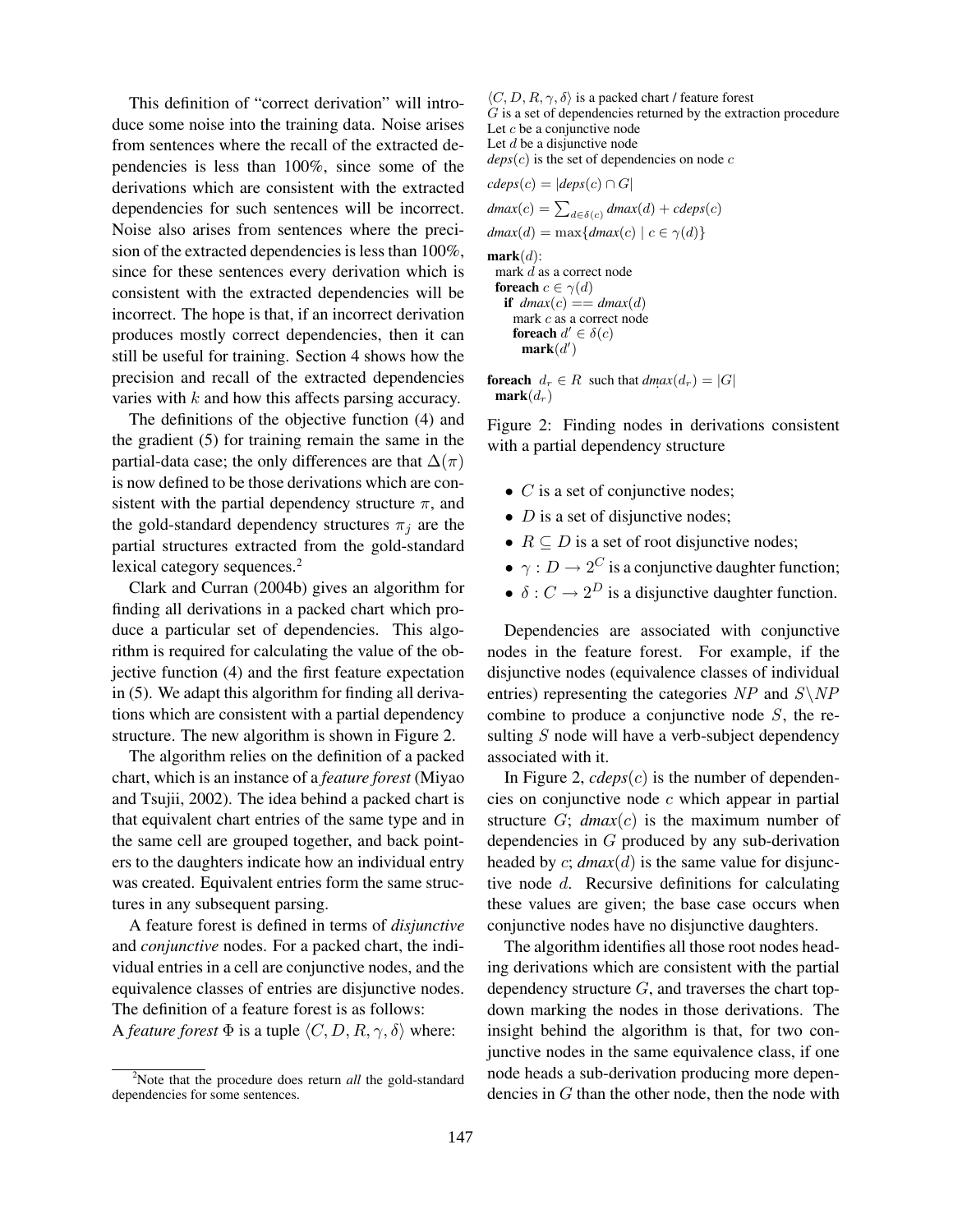less dependencies in G cannot be part of a derivation consistent with G.

The conjunctive and disjunctive nodes appearing in derivations consistent with  $G$  form a new "goldstandard" feature forest. The gold-standard forest, and the complete forest containing all derivations spanning the sentence, can be used to estimate the likelihood value and feature expectations required by the estimation algorithm. Let  $E_{\Lambda}^{\Phi} f_i$  be the expected value of  $f_i$  over the forest  $\Phi$  for model  $\Lambda$ ; then the values in (5) can be obtained by calculating  $E_\Lambda^{\Phi_j}$  $\int_{\Lambda}^{\Psi_j} f_i$  for the complete forest  $\Phi_j$  for each sentence  $S_j$  in the training data (the second sum in (5)), and also  $E_{\Lambda}^{\Psi_j}$  $\int_{\Lambda}^{\Psi_j} f_i$  for each forest  $\Psi_j$  of derivations consistent with the partial gold-standard dependency structure for sentence  $S_i$  (the first sum in (5)):

$$
\frac{\partial L(\Lambda)}{\partial \lambda_i} = \sum_{j=1}^{m} (E_{\Lambda}^{\Psi_j} f_i - E_{\Lambda}^{\Phi_j} f_i)
$$
(6)

The likelihood in (4) can be calculated as follows:

$$
L(\Lambda) = \sum_{j=1}^{m} (\log Z_{\Psi_j} - \log Z_{\Phi_j})
$$
 (7)

where  $\log Z_{\Phi}$  is the normalisation constant for  $\Phi$ .

#### 4 Experiments

The resource used for the experiments is CCGbank (Hockenmaier, 2003), which consists of normalform CCG derivations derived from the phrasestructure trees in the Penn Treebank. It also contains predicate-argument dependencies which we use for development and final evaluation.

#### 4.1 Accuracy of Dependency Extraction

Sections 2-21 of CCGbank were used to investigate the accuracy of the partial dependency structures returned by the extraction procedure. Full, correct dependency structures for the sentences in 2-21 were created by running our CCG parser (Clark and Curran, 2004b) over the gold-standard derivation for each sentence, outputting the dependencies. This resulted in full dependency structures for 37,283 of the sentences in sections 2-21.

Table 1 gives precision and recall values for the dependencies obtained from the extraction procedure, for the 37,283 sentences for which we have

| k,      | Precision | Recall | SentAcc |
|---------|-----------|--------|---------|
| 0.99999 | 99.76     | 74.96  | 13.84   |
| 0.9     | 99.69     | 79.37  | 16.52   |
| 0.85    | 99.65     | 81.30  | 18.40   |
| 0.8     | 99.57     | 82.96  | 19.51   |
| 0.7     | 99.09     | 85.87  | 22.46   |
| 0.6     | 98.00     | 88.67  | 26.28   |

Table 1: Accuracy of the Partial Dependency Data

complete dependency structures. The SentAcc column gives the percentage of training sentences for which the partial dependency structures are completely correct. For a given sentence, the extraction procedure returns all dependencies occurring in at least  $k\%$  of the derivations licenced by the goldstandard lexical category sequence. The lexical category sequences for the sentences in 2-21 can easily be read off the CCGbank derivations.

The derivations licenced by a lexical category sequence were created using the CCG parser described in Clark and Curran (2004b). The parser uses a small number of combinatory rules to combine the categories, along with the CKY chart-parsing algorithm described in Steedman (2000). It also uses some unary type-changing rules and punctuation rules obtained from the derivations in CCGbank.<sup>3</sup> The parser builds a packed representation, and counting the number of derivations in which a dependency occurs can be performed using a dynamic programming algorithm similar to the inside-outside algorithm.

Table 1 shows that, by varying the value of  $k$ , it is possible to get the recall of the extracted dependencies as high as 85.9%, while still maintaining a precision value of over 99%.

#### 4.2 Accuracy of the Parser

The training data for the dependency model was created by first supertagging the sentences in sections 2-21, using the supertagger described in Clark and Curran  $(2004b)$ .<sup>4</sup> The average number of categories

<sup>&</sup>lt;sup>3</sup>Since our training method is intended to be applicable in the absence of derivation data, the use of such rules may appear suspect. However, we argue that the type-changing and punctuation rules could be manually created for a new domain by examining the lexical category data.

<sup>&</sup>lt;sup>4</sup>An improved version of the supertagger was used for this paper in which the forward-backward algorithm is used to calculate the lexical category probability distributions.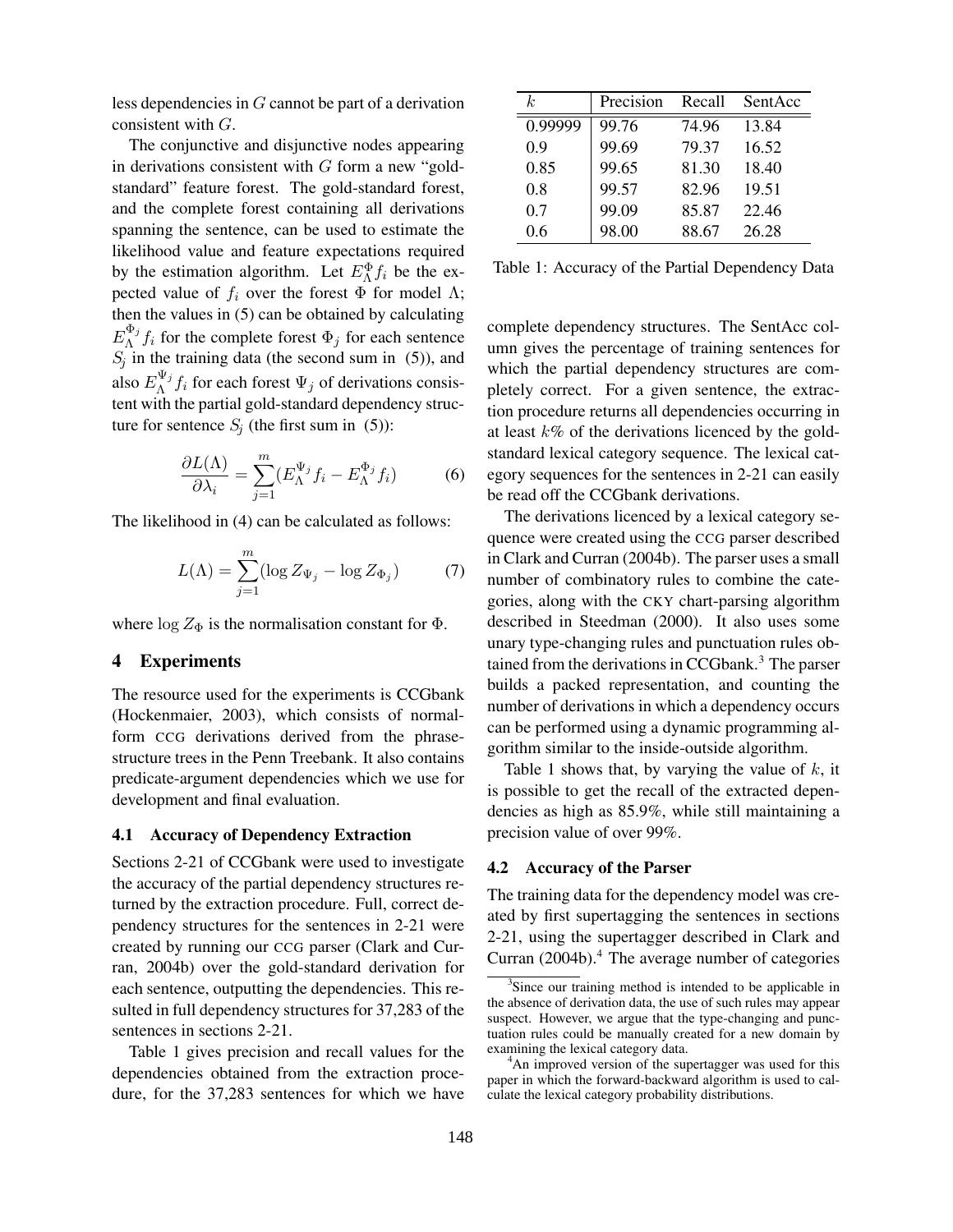assigned to each word is determined by a parameter,  $\beta$ , in the supertagger. A category is assigned to a word if the category's probability is within  $\beta$  of the highest probability category for that word.

For these experiments, we used a  $\beta$  value of 0.01, which assigns roughly 1.6 categories to each word, on average; we also ensured that the correct lexical category was in the set assigned to each word. (We did not do this when parsing the test data.) For some sentences, the packed charts can become very large. The supertagging approach we adopt for training differs to that used for testing: if the size of the chart exceeds some threshold, the value of  $\beta$  is increased, reducing ambiguity, and the sentence is supertagged and parsed again. The threshold which limits the size of the charts was set at 300 000 individual entries. Two further values of  $\beta$  were used: 0.05 and 0.1.

Packed charts were created for each sentence and stored in memory. It is essential that the packed charts for each sentence contain at least one derivation leading to the gold-standard dependency structure. Not all rule instantiations in CCGbank can be produced by our parser; hence it is not possible to produce the gold standard for every sentence in Sections 2-21. For the full-data model we used 34 336 sentences (86.7% of the total). For the partial-data models we were able to use slightly more, since the partial structures are easier to produce. Here we used 35,709 sentences ( $k = 0.85$ ).

Since some of the packed charts are very large, we used an 18-node Beowulf cluster, together with a parallel version of the BFGS training algorithm. The training time and number of iterations to convergence were 172 minutes and 997 iterations for the full-data model, and 151 minutes and 861 iterations for the partial-data model ( $k = 0.85$ ). Approximate memory usage in each case was 17.6 GB of RAM.

The dependency model uses the same set of features described in Clark and Curran (2004b): dependency features representing predicate-argument dependencies (with and without distance measures); rule instantiation features encoding the combining categories together with the result category (with and without a lexical head); lexical category features, consisting of word–category pairs at the leaf nodes; and root category features, consisting of headword–category pairs at the root nodes. Further

| k,              | LP.   | I R   | F     | CatAcc |
|-----------------|-------|-------|-------|--------|
| 0.99999         | 85.80 | 84.51 | 85.15 | 93.77  |
| 0.9             | 85.86 | 84.51 | 85.18 | 93.78  |
| 0.85            | 85.89 | 84.50 | 85.19 | 93.71  |
| 0.8             | 85.89 | 84.45 | 85.17 | 93.70  |
| 0.7             | 85.52 | 84.07 | 84.79 | 93.72  |
| 0.6             | 84.99 | 83.70 | 84.34 | 93.65  |
| <b>FullData</b> | 87.16 | 85.84 | 86.50 | 93.79  |
| Random          | 74.63 | 72.53 | 73.57 | 89.31  |

Table 2: Accuracy of the Parser on Section 00

generalised features for each feature type are formed by replacing words with their POS tags.

Only features which occur more than once in the training data are included, except that the cutoff for the rule features is 10 or more and the counting is performed across all derivations licenced by the gold-standard lexical category sequences. The larger cutoff was used since the productivity of the grammar can lead to large numbers of these features. The dependency model has 548 590 features. In order to provide a fair comparison, the same feature set was used for the partial-data and full-data models.

The CCG parsing consists of two phases: first the supertagger assigns the most probable categories to each word, and then the small number of combinatory rules, plus the type-changing and punctuation rules, are used with the CKY algorithm to build a packed chart.<sup>5</sup> We use the method described in Clark and Curran (2004b) for integrating the supertagger with the parser: initially a small number of categories is assigned to each word, and more categories are requested if the parser cannot find a spanning analysis. The "maximum-recall" algorithm described in Clark and Curran (2004b) is used to find the highest scoring dependency structure.

Table 2 gives the accuracy of the parser on Section 00 of CCGbank, evaluated against the predicateargument dependencies in CCGbank.<sup>6</sup> The table gives labelled precision, labelled recall and F-score, and lexical category accuracy. Numbers are given for the partial-data model with various values of  $k$ , and for the full-data model, which provides an up-

<sup>&</sup>lt;sup>5</sup>Gold-standard POS tags from CCGbank were used for all the experiments in this paper.

<sup>&</sup>lt;sup>6</sup>There are some dependency types produced by our parser which are not in CCGbank; these were ignored for evaluation.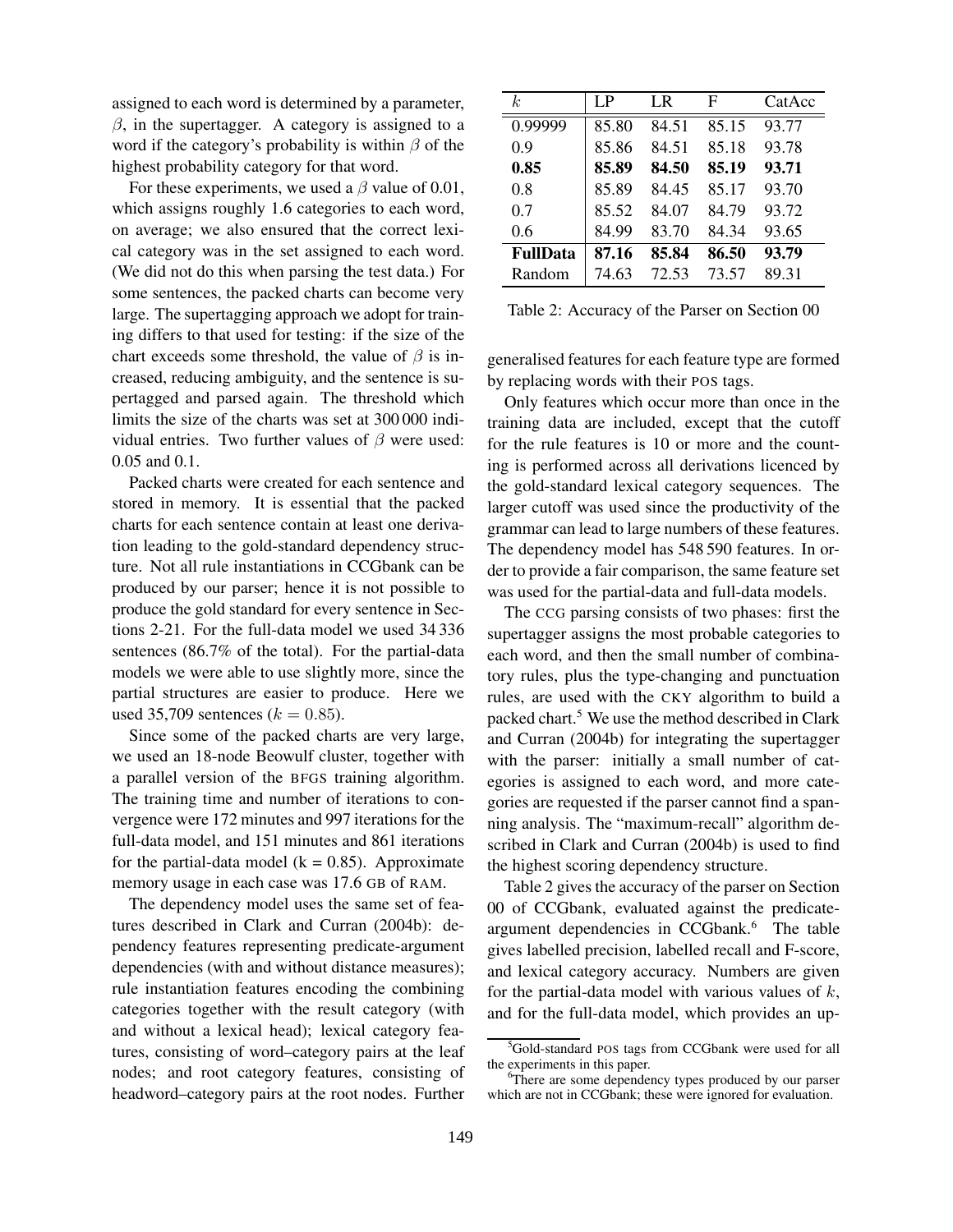|                                      | LP | LR. | CatAcc |
|--------------------------------------|----|-----|--------|
| $k = 0.85$   86.21 85.01 85.60 93.90 |    |     |        |
| FullData 87.50 86.37 86.93 94.01     |    |     |        |

Table 3: Accuracy of the Parser on Section 23

| k.      | Precision | Recall | SentAcc |
|---------|-----------|--------|---------|
| 0.99999 | 99.71     | 80.16  | 17.48   |
| 0.9999  | 99.68     | 82.09  | 19.13   |
| 0.999   | 99.49     | 85.18  | 22.18   |
| 0.99    | 99.00     | 88.95  | 27.69   |
| 0.95    | 98.34     | 91.69  | 34.95   |
| 0.9     | 97.82     | 92.84  | 39.18   |

Table 4: Accuracy of the Partial Dependency Data using Inside-Outside Scores

per bound for the partial-data model. We also give a lower bound which we obtain by randomly traversing a packed chart top-down, giving equal probability to each conjunctive node in an equivalence class. The precision and recall figures are over those sentences for which the parser returned an analysis (99.27% of Section 00).

The best result is obtained for a  $k$  value of 0.85, which produces partial dependency data with a precision of 99.7 and a recall of 81.3. Interestingly, the results show that decreasing  $k$  further, which results in partial data with a higher recall and only a slight loss in precison, harms the accuracy of the parser. The Random result also dispels any suspicion that the partial-model is performing well simply because of the supertagger; clearly there is still much work to be done after the supertagging phase.

Table 3 gives the accuracy of the parser on Section 23, using the best performing partial-data model on Section 00. The precision and recall figures are over those sentences for which the parser returned an analysis (99.63% of Section 23). The results show that the partial-data model is only 1.3% Fscore short of the upper bound.

## 4.3 Further Experiments with Inside-Outside

In a final experiment, we attempted to exploit the high accuracy of the partial-data model by using it to provide new training data. For each sentence in Section 2-21, we parsed the gold-standard lexical category sequences and used the best performing partial-data model to assign scores to each dependency in the packed chart. The score for a dependency was the sum of the probabilities of all derivations producing that dependency, which can be calculated using the inside-outside algorithm. (This is the score used by the maximum-recall parsing algorithm.) Partial dependency structures were then created by returning all dependencies whose score was above some threshold  $k$ , as before. Table 4 gives the accuracy of the data created by this procedure. Note how these values differ to those reported in Table 1.

We then trained the dependency model on this partial data using the same method as before. However, the peformance of the parser on Section 00 using these new models was below that of the previous best performing partial-data model for all values of  $k$ . We report this negative result because we had hypothesised that using a probability model to score the dependencies, rather than simply the number of derivations in which they occur, would lead to improved performance.

#### 5 Conclusions

Our main result is that it is possible to train a CCG dependency model from lexical category sequences alone and still obtain parsing results which are only 1.3% worse in terms of labelled F-score than a model trained on complete data. This is a noteworthy result and demonstrates the significant amount of information encoded in CCG lexical categories.

The engineering implication is that, since the dependency model can be trained without annotating recursive structures, and only needs sequence information at the word level, then it can be ported rapidly to a new domain (or language) by annotating new sequence data in that domain.

One possible response to this argument is that, since the lexical category sequence contains so much syntactic information, then the task of annotating category sequences must be almost as labour intensive as annotating full derivations. To test this hypothesis fully would require suitable annotation tools and subjects skilled in CCG annotation, which we do not currently have access to.

However, there is some evidence that annotating category sequences can be done very efficiently. Clark et al. (2004) describes a porting experiment